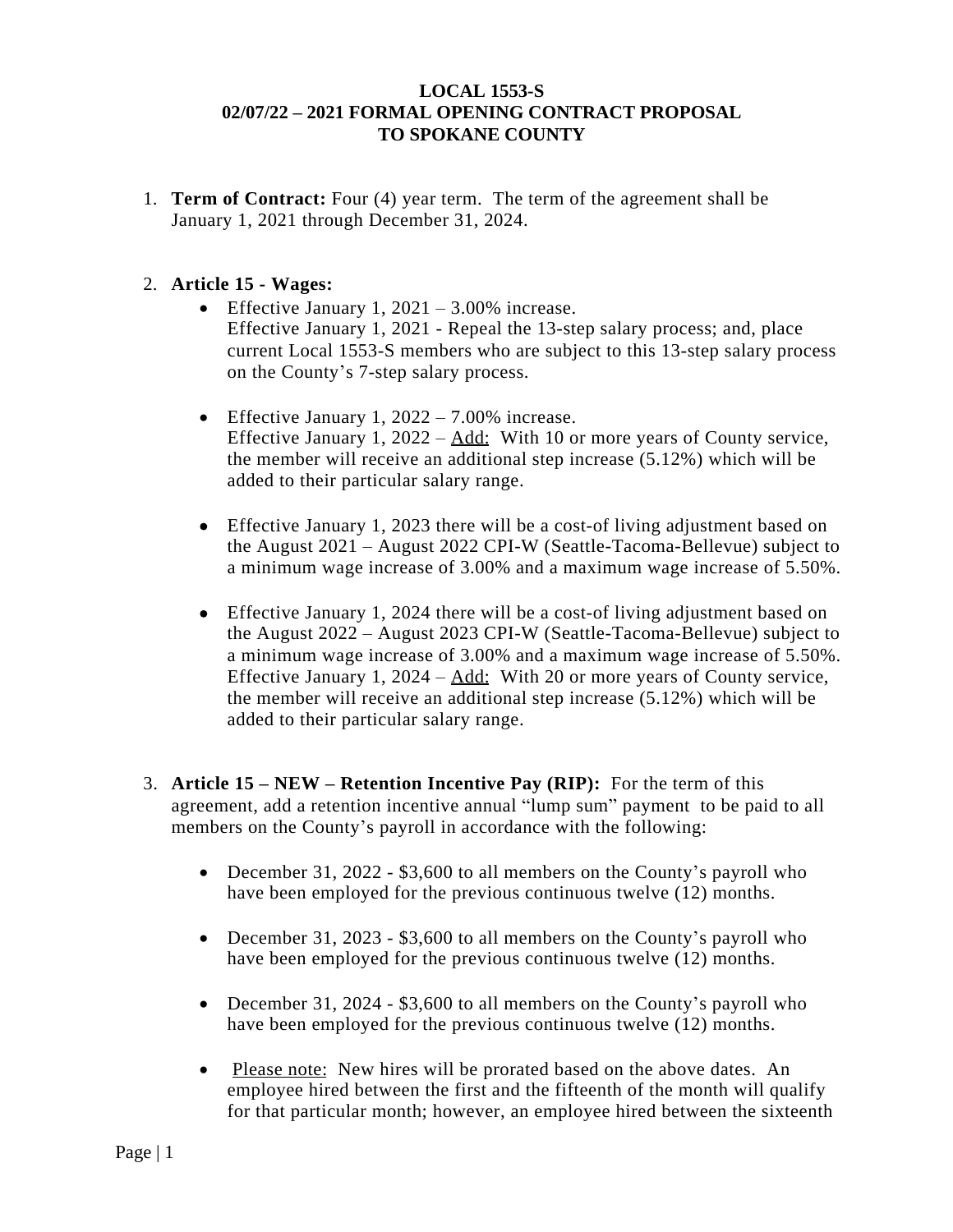and the end of the month will qualify effective the first of the following month.

- 4. **Article 15 – NEW – Education/Succession Incentive Pay:** Employees with a Master's degree or above from an accredited college or university will be eligible for a lump sum payment of \$1,200 payable the first pay period in March each year; employees with a BA/BS degree from an accredited college or university will be eligible for a lump sum payment of \$1,000 payable the first pay period in March each year; and, employees with an AA/AS degree from an accredited college or university will be eligible for a lump sum payment of \$500 payable the first pay period in March each year.
- 5. **Article 5 – Union Security:** Update this article of the contract to reflect the previously agreed upon and signed MOU Union Security language.
- 6. **Article 8 – Juneteenth:** Add Juneteenth (June 19) to Article 8, Section 8.1 as a recognized and observed paid holiday.
- 7. **Modify Article 9 – Paid Time Off (PTO): Section 9.2.1 – Add a 30 and 35+ year accrual tier to this PTO table.**

| <b>Years of</b><br>service | 7.5 hours<br>rate<br>hours<br>per mo. | 7.5 hours<br>rate<br>hours per<br>year | 8.0 hours<br>rate<br>hours<br>per mo. | 8.0 hours<br>rate<br>hours per<br>year | <b>7.5 hour</b><br>accrual<br>rate max | 8.0 hour<br>accrual<br>rate max |
|----------------------------|---------------------------------------|----------------------------------------|---------------------------------------|----------------------------------------|----------------------------------------|---------------------------------|
| $25 - 29$<br>years         | 22.50                                 | 270.00                                 | 24.00                                 | 288.00                                 | 540.00                                 | 576.00                          |
| $30 - 34$<br>years         | 24.38                                 | 292.50                                 | 26.00                                 | 312.00                                 | 585.00                                 | 624.00                          |
| $35 +$<br><b>vears</b>     | 26.26                                 | 315.00                                 | 28.00                                 | 336.00                                 | 630.00                                 | 672.00                          |

**Modify Section 9.1.c - (definition of immediate family for CAT leave eligibility)** add grandparent/**step-grandparent and grandparent-in-laws and grandchild/step grandchild and grandchild in-laws** to the list.

**Modify Section 9.6.5 – Annual PTO Cash Out/Incentives:** Employees may cash out up to 37.50 **75** hours (for 7.5 hour shift **a 37.50 hour work week**) **or** to 40 **80** hours (for a 8.0 hour shift **40 hour work week**) per calendar year. Cash out is submitted in  $\frac{1}{4}$  hour increments.

**Add to Article 9 – NEW – COVID Related Paid Leave:** Prior to being able to immediately access their CAT and/or PTO accounts, on an annual basis throughout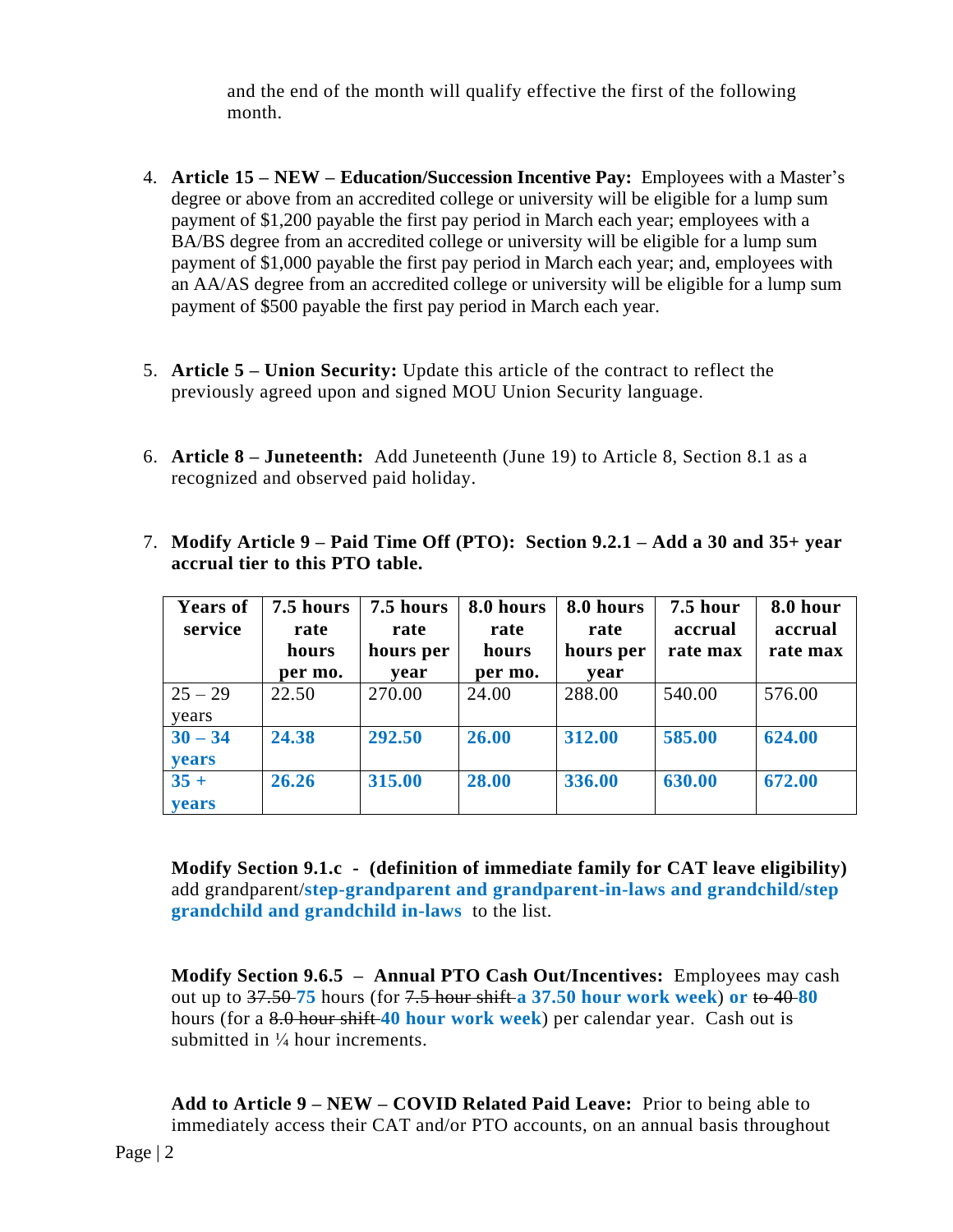the term of this agreement, the County will grant each employee up to 37.50 / 40.00 hours a year of "paid" COVID related leave time "not chargeable" to a member's CAT and/or PTO balances. This "paid" COVID leave may be used for either their own or an immediate family members (i.e., anyone living in their immediate household) COVID related illnesses and/or required quarantine status.

## 8. **Modify Article 10 - Bereavement Leave:**

**Modify 10.1 –** Bereavement leave entitles a member up to ten (10) working days off with pay, not chargeable to PTO/CAT leave balances if the member suffers a death of a spouse**,** or child **or parent**.

9. **Article 11 - Medical Benefits:** The County agrees to maintain the current health and dental care benefit plan designs and employee cost share formulas (PPO and HMO/DMO plans) as negotiated in the 01/01/18-12/31/20 Contract, through the term of this Agreement.

Need to add the County's new 2020 Medicare gap insurance language to the Contract.

Need to add WA PFML language to the Contract. Propose adding the following language: **Washington State Paid Family and Medical Leave Benefit / Insurance Program:** Effective January 1, 2019 the Washington State Legislature put in place a mechanism to begin to collect revenue for a new State Paid Family and Medical Leave Benefit / Insurance Program for employees with benefits to commence effective January 1, 2020. The premium payment of 0.40% of the employee's wage (up to the Social Security cap) is to be assessed for each employee in the Local commencing January 1, 2020; and, of this 0.40% premium payment to the State, the employee is required to pay 63% and the County is required to pay 37% of this total premium per pay period.

Effective January 1, 2022 the employee is required to pay 73% and the County is required to pay 27% of this total 0.60% premium per pay period (**this rate is determined and subject to change by the State**).

Need to add WA LTC language to the Contract. Propose adding the following language. **WA CARES Fund – LTC Coverage:** Beginning July 1, 2023, Spokane County is required to deduct a new employee paid premium of \$0.58 per \$100 of earnings (**this rate is determined and subject to change by the State**) to fund the Long Term Securities and Support Trust act through the WA CARES fund. Employees were offered an opt-out of the program by providing verification of an approved long term care policy and/or they meet one of the program exemptions. Employees must provide their exemption letter to the Human Resources department to be excluded from paying this premium. New employees/bargaining unit members are required to provide an exemption letter to Human Resources to opt out of this LTC program.

10. **Article 14 – Classification/Reclassification:** Modify Section 14.2 Reclassifications: Employees **or the employer** shall have the right to request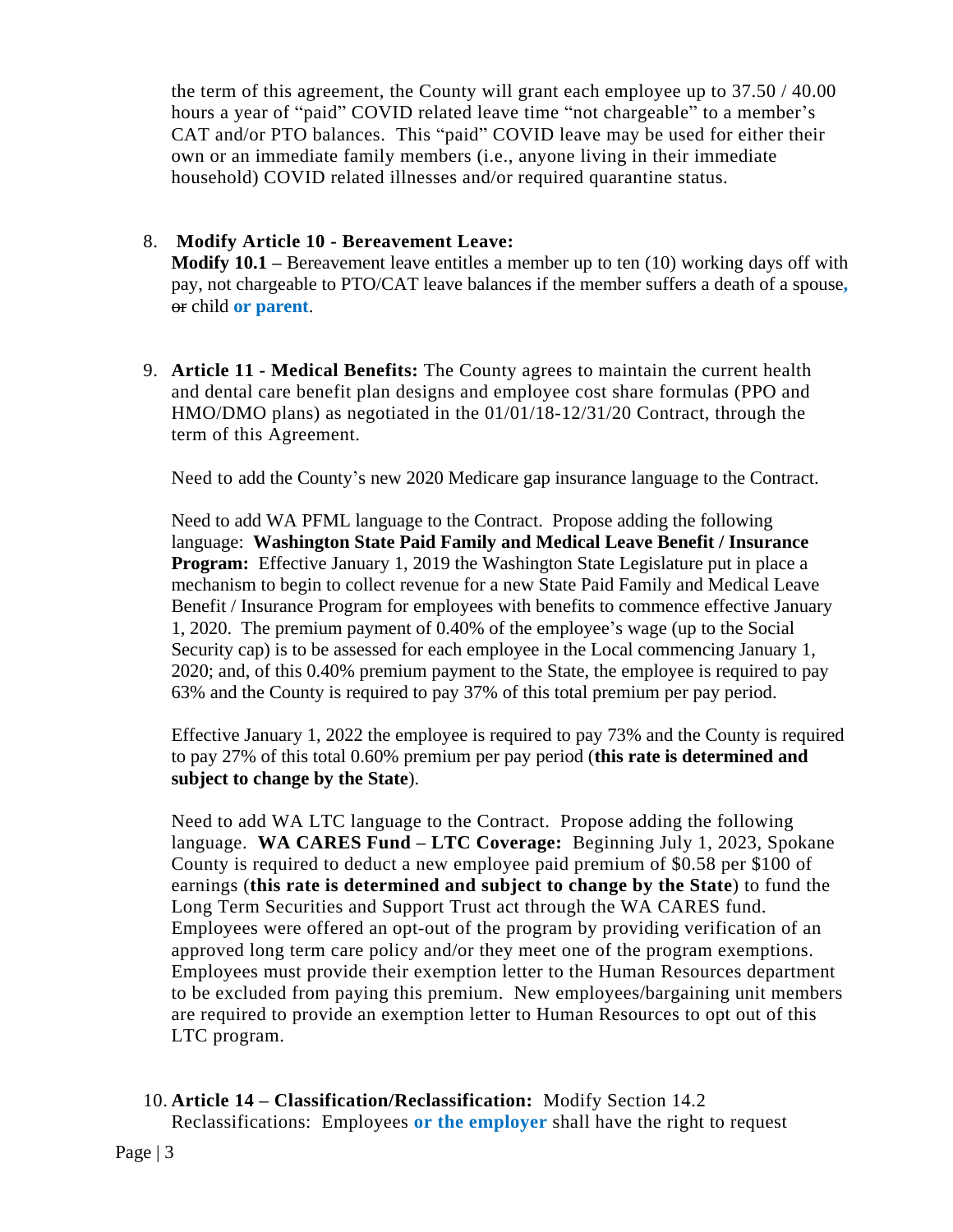reevaluation utilizing the following procedures. In any case, an employee cannot be reclassified if they do not meet the minimum requirements of a position to which they are requesting reclassification to.

Also please note: If the County agrees to move Local 1553-S members off of the 13 step to the 7-step salary process, the language throughout Article 14 will need to be modified to reflect this change.

- 11. **Modify Article 17 - Discipline and Discharge, 17.1 Administration:** In the administration of this Section, a basic principle shall be that discipline, other than termination, should be corrective in nature rather than punitive. **The employer must counsel employees and provide employees with a reasonable opportunity to modify their performance prior to administering disciplinary action.** Oral reprimands will not be used as the basis for further disciplinary action after twelve (12) months if there have been no repeated offenses concerning the same matter as the reprimand. Written reprimands will not be used as the basis for further disciplinary action after twenty-four (24) months if there have been no repeated offenses concerning the same matter as the reprimand. Suspensions will not be used as the basis for further disciplinary action after **sixty** (60) months if there have not been any repeated offenses surrounding the reasons for a similar or like offense. The employee shall have the right to Union representation at all disciplinary actions or measures. The employer shall inform the employee when a meeting or investigation may result in disciplinary action.
- 12. **Modify Article 18 - Grievance Procedure, 18.1.3**: Time frames may be extended or steps waived at any level of the grievance process by mutual agreement between the parties. Such extensions or waivers shall be reduced to writing. Should the employee or Union fail to comply with the prescribed time frames, excluding extenuating circumstances, it is agreed that the grievance is waived. Should the Employer fail to respond within the prescribed time frames, excluding extenuating circumstances, the grievant's or Union'**s grievance remedy shall be granted.** have the right to proceed to the next step. In the event of extenuating circumstances that delay either party meeting the time frames, the parties will meet within five (5) work days following the conclusion of the delay to proceed with the grievance process.
- 13. **Wage Study:** Effective immediate the County will allow Local 1553-S to negotiate the impacts of the Evergreen Wage Study; and, effective July 1, 2020, the County shall implement the negotiated survey results of the Evergreen Wage Study for all job classifications/positons covered by Local 1553-S. Further the County will place all Local 1553-S employees on the new salary grid at their current step; and, employees shall retain their existing anniversary date.
- 14. **Lag Pay:** No sooner than six (6) months following ratification by all County bargaining units, the County shall modify paydays by moving each pay period back one day per month until the lag period is built in. Each employee shall receive a